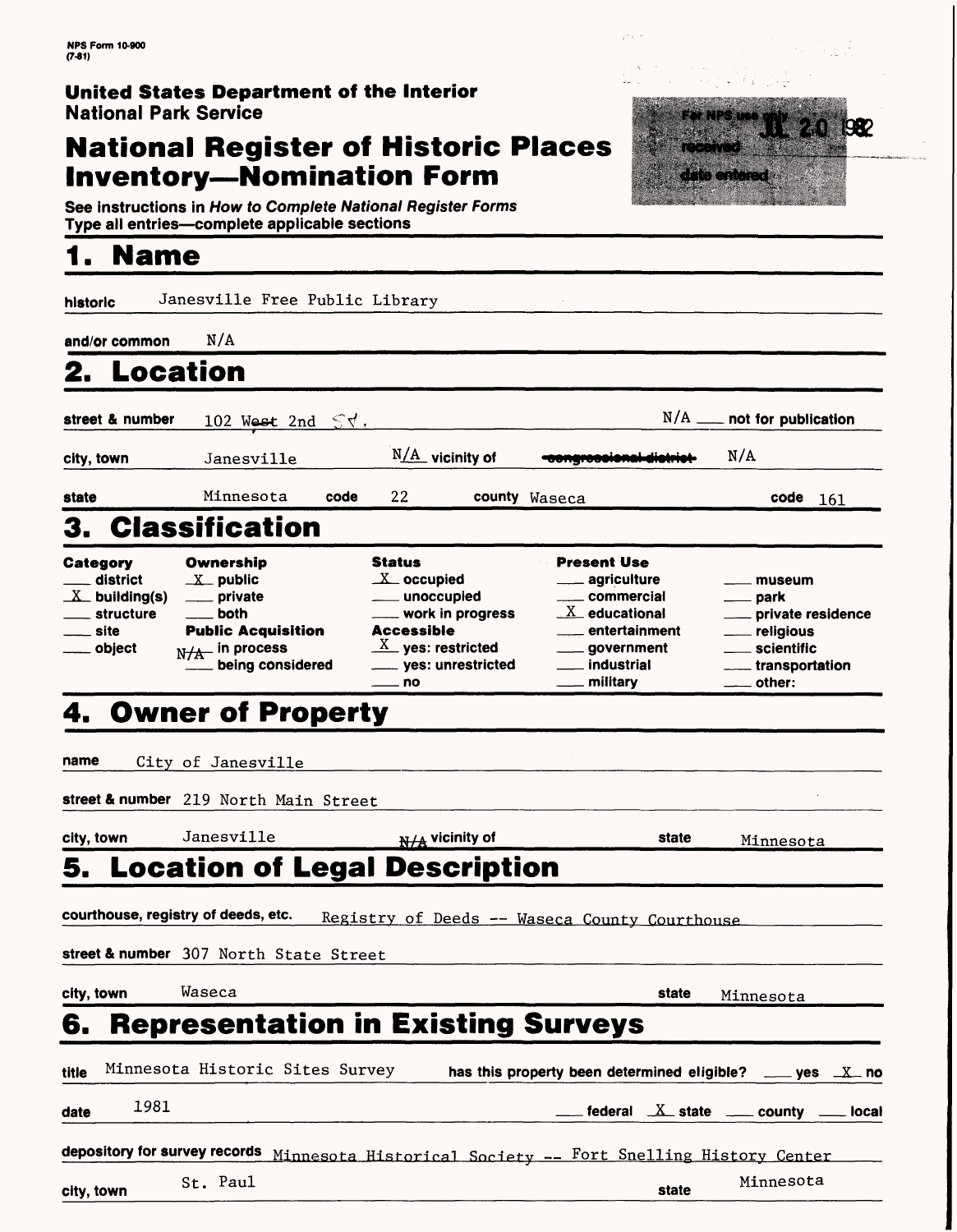### **7. Description**

| <b>Condition</b>                     |                 | <b>Check one</b>          |
|--------------------------------------|-----------------|---------------------------|
| - Contract Accellent                 | deteriorated    | $\underline{X}$ unaltered |
| $\mathbf{X}$ good                    | ruins           | <u>__</u> __ altered      |
| fair :<br>$\mathcal{L}^{\text{max}}$ | _____ unexposed |                           |

Check one  $\underline{X}$  original site \_\_ moved date \_

#### **Describe the present and original (iff known) physical appearance**

The Janesville Free Public Library is located at the intersection of Main and Second Streets in Janesville, Minnesota. It is a Neo-Classical one-story rectangular building constructed of beige brick with stone columns, window sills, and belt course. Centered on the front facade is an entrance portico in the Tuscan Order with two buff stone columns enclosed by wide brick pilasters.

The glass panel door is balanced by two 8-paneled side-lights with a transom consisting of sixteen triangular panes. New window glass has been fitted in the original sashes. Wooden trim is painted buff/yellow, is in harmony with the building materials.

The interior has been unaltered, retaining original bookcases, table desks and chairs.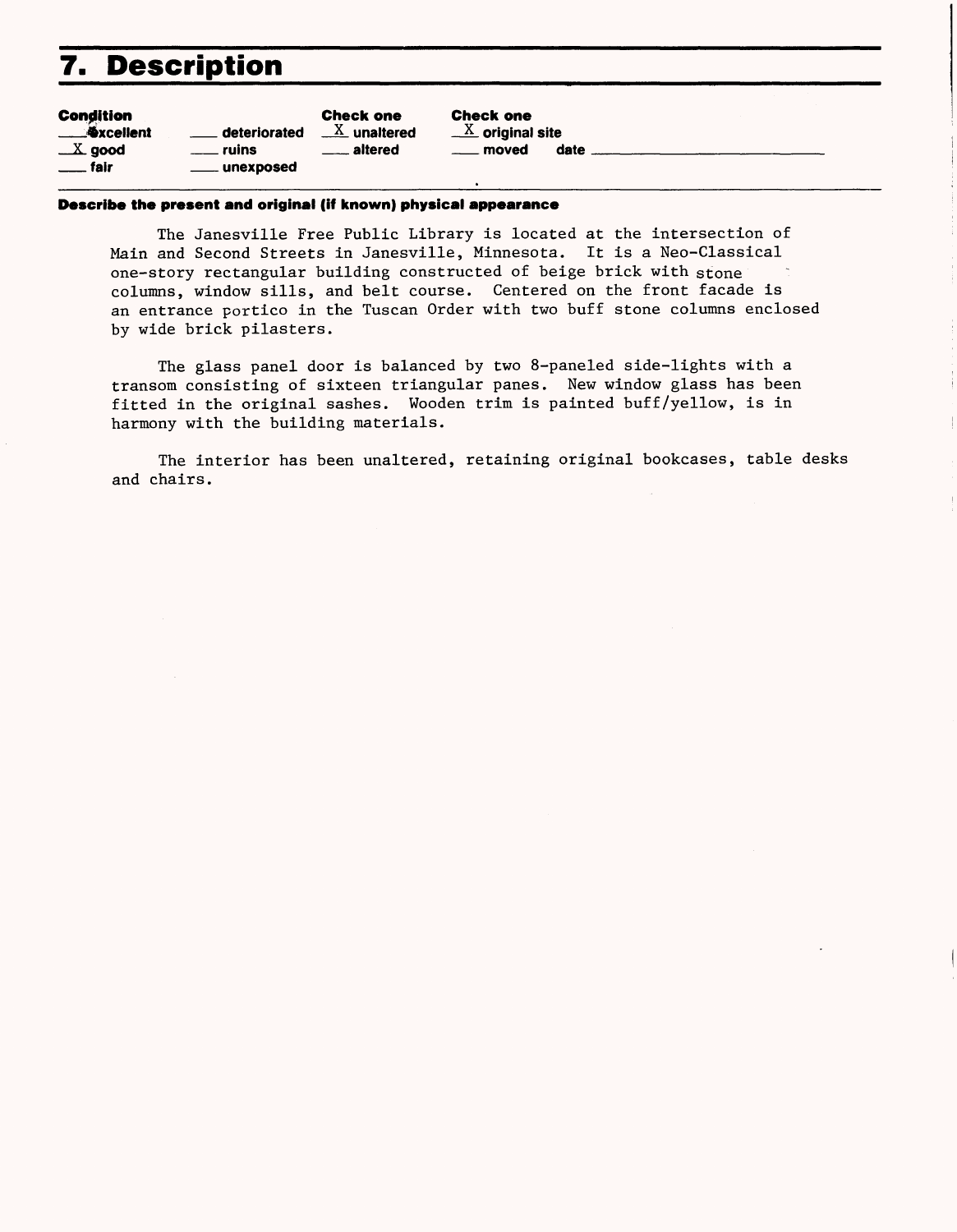### **8. Significance**



#### **Statement of Significance (in one paragraph)**

The Janesville Free Public Library is significant as a well-preserved component part of the group of 65 libraries in Minnesota financed by Andrew Carnegie. Built in 1912 at a cost of \$6,195.20, five thousand of which was donated by Andrew Carnegie, the remaining sum was raised locally. Exemplary of the community support, the prominent Main Street site was donated by a local landowner. The Janesville Free Public Library manifested community commitment at the time it was constructed, and it continues to elicit community support. The Library Board has received nearly \$2,000 from locally based donations to fund needed maintenance on the building. The Library stands as a focal point for community identity.

Architecturally, the building is significant as a prominent, wellpreserved and maintained example of public Neo-Classical design in the city of Janesville and Waseca County. Often, the imposing locally distinctive presence of a Carnegie Library survives as a particularly visible example of philanthropic contributions by wealthy turn-of-the-century industrialists.